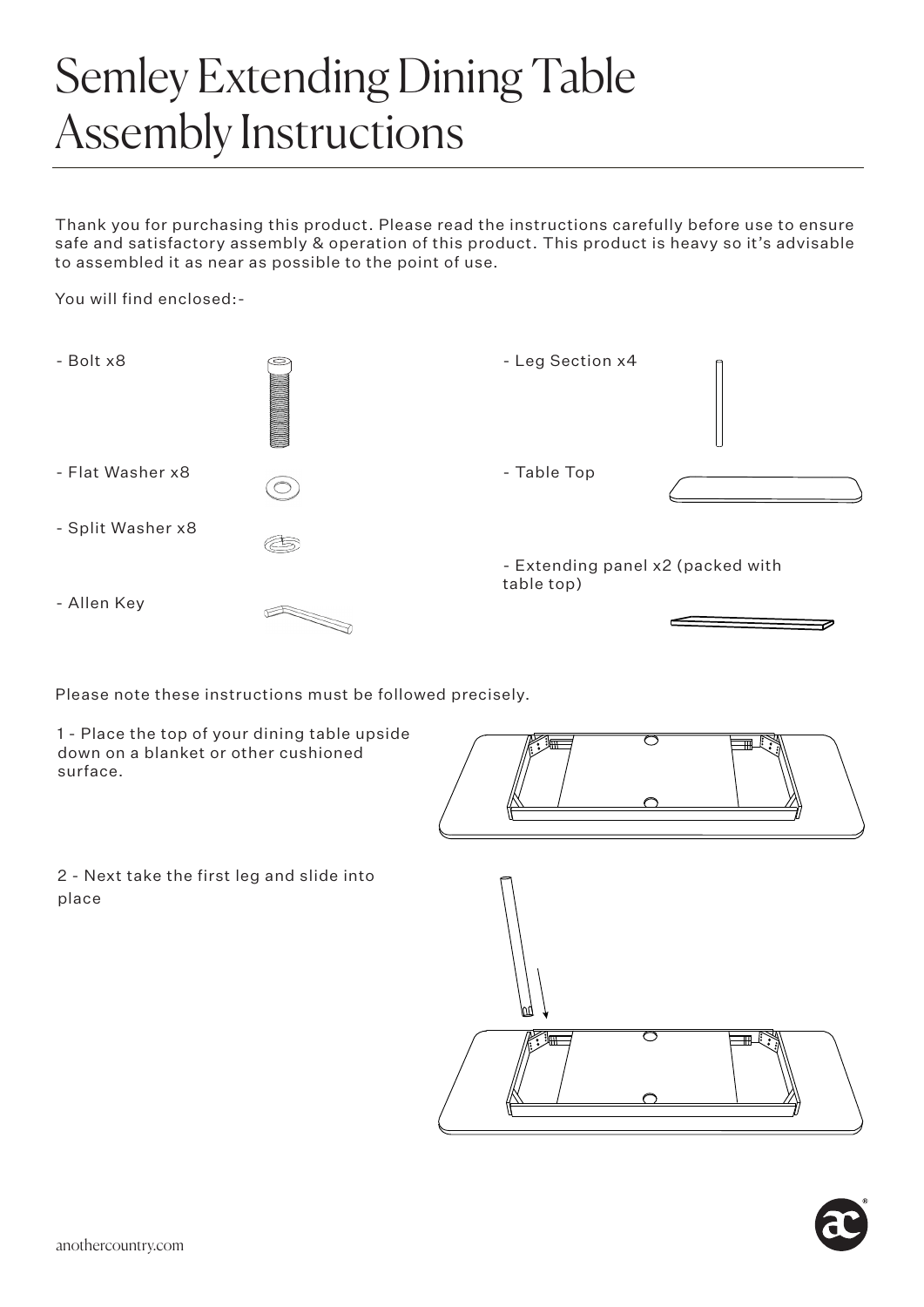3 - Secure with two bolts on the inside of the corner brace. When doing so place a flat washer & split washer between the corner brace and the head of each bolt (the flat washer should be closest to the wood). First screw in by hand and then tighten with the allen key provided.



4 - Repeat step 2 and 3 for each leg.



ᆕ

5 - Once complete, check all bolts are secure by tightening with the Allen Key provided. Then turn the table over by lifting the top without using the legs as leverage.

To extend your table

6 - To extend the table first slide open the table top then lift out the extending panels. You will notice one end of the panels needs to be lifted out before the other.